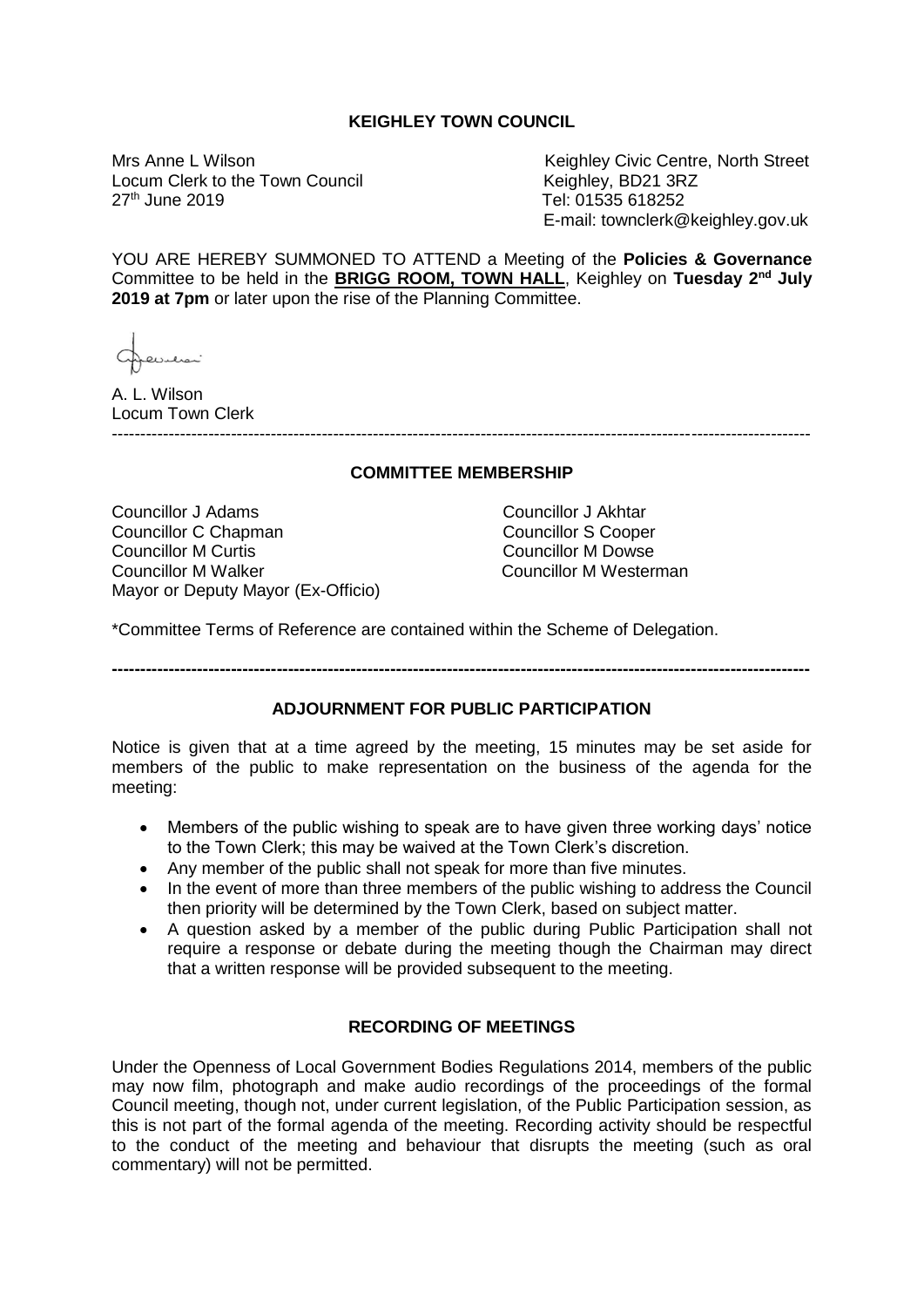# **AGENDA**

### **1. Fire Announcement**

### **2. Election of Chairman**

i) Members are asked to elect a Chairman for the ensuring municipal year 2019- 2020

# **3. Election of Vice-Chairman**

i) Members are asked to elect a Vice-Chairman for the ensuring municipal year 2019-2020

## **4. Apologies for absence**

Members are asked to receive apologies of absence for this meeting

#### **5. Declarations of Interest**

To receive declarations of interest under consideration on this agenda in accordance with the Localism Act 2011 s32 and The Relevant Authorities (Disclosable Pecuniary Interests)

(Members are reminded that should you declare a pecuniary interest at a meeting, it is your responsibility to inform the Monitoring Officer).

- i) Declarations of Interest from Members
- ii) Declarations of Interest from Officers

## **6. Public Participation**

Members of the public are advised that they are welcome to ask questions about items on the Agenda. It is not always possible to give a verbal response at the meeting and questions may receive a written reply. No resolution can be made under this item. Questions should relate to matters of Town Council policy or practice and not relate to the individual affairs of either the questioner or any other named person.

## **7. Minutes**

To note the informal notes of the ordinary meeting of the Policies and Governance Committee held Wednesday 13 March 2019.

Copy previously circulated

#### **8. Updates**

Members are asked to consider the amendments and confirm the way forward with regard to the documents below

i) Standing Orders

Copy attached